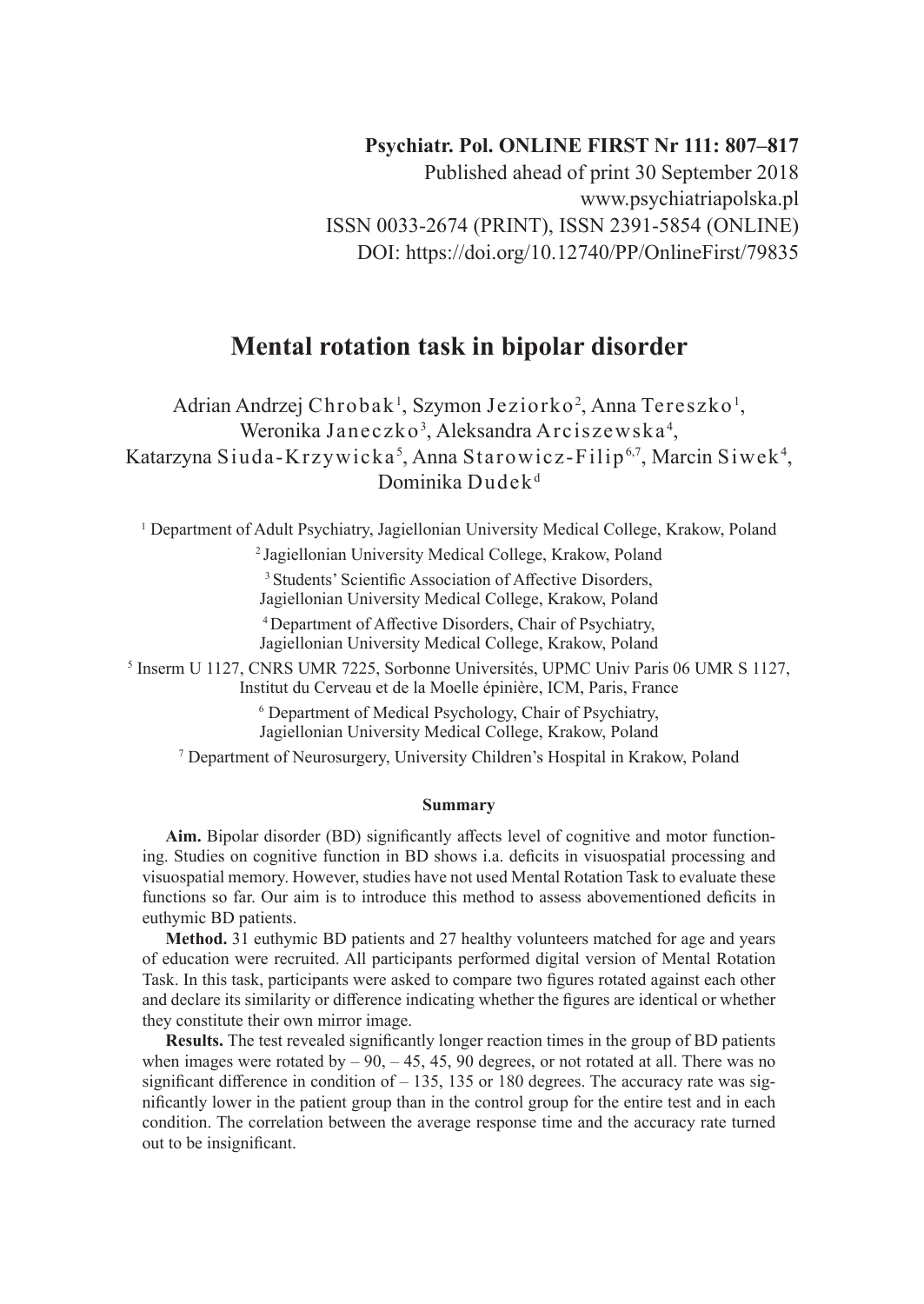**Conclusions.** Our results are consistent with studies presenting visuospatial deficits in bipolar disorder. In this study we show for the first time that mental rotation deficits are present in euthymic state of BD patients.

**Key words**: visuospatial processing, affective disorders, PEBL

## **Introduction**

Mental rotation is the ability of the human mind to create mental representations of two – and three-dimensional objects, and rotate the imagined object in space. The test using mental rotation was first presented by Shepard and Metzler [1]. The task is to present the subjects with a pair of objects, rotated against one another by a specific degree. The subject is assessed on accuracy and speed of distinguishing whether presented images are the same, or they are mirror images (enantiomorphs). The computer version of this test, available in the Psychology Experiment Building Language (PEBL) test battery [2], provides the ability to measure response time with even greater accuracy. Mental rotation task presumes sequential cognitive processing, divided into certain stages: creating a mental image of an object, rotating the image mentally until it is possible to draw a comparison, making the comparison, deciding whether the objects are the same or not, and reporting the decision [3].

Evidence shows that both manic and depressive episodes in bipolar disorder (BD) have a significant long-term effect on brain function and its structures. The most significant changes observed in the course of these episodes in neuroimaging studies include changes in the volume and function of areas such as the prefrontal cortex [4], basal ganglia (e.g., caudate nucleus) [5] and the cerebellum [6]. They increase with the duration of the illness [7] and lead to impairment of cognitive and motor function [8–16].

The body of research into cognitive functions of BD patients, including various aspects of visuospatial processing and visuospatial memory, is growing. Data show such decline both in euthymia [17–19], and during manic or depressive episodes [17, 20]. Visuospatial working memory were assessed using the Delayed Matching to Sample Test [21], VS-N-Back task [19], and visuospatial measures from the Cambridge Neuropsychological Test Automated Battery (CANTAB), among others, Spatial Working Memory Test [21], Spatial Recognition Test, Spatial Span Test [20, 21], while visual searching speed, visual scanning and other visuospatial deficits were evaluated using the Judgement of Line Orientation and the Trail Making B [17].

Despite many neuropsychological paradigms having been tested on BD patients, no published study described deficits using the mental rotation paradigm. We believe that examining BD patients' performance in this task might improve the understanding of clinical picture of the illness associated with cognitive functioning in BD.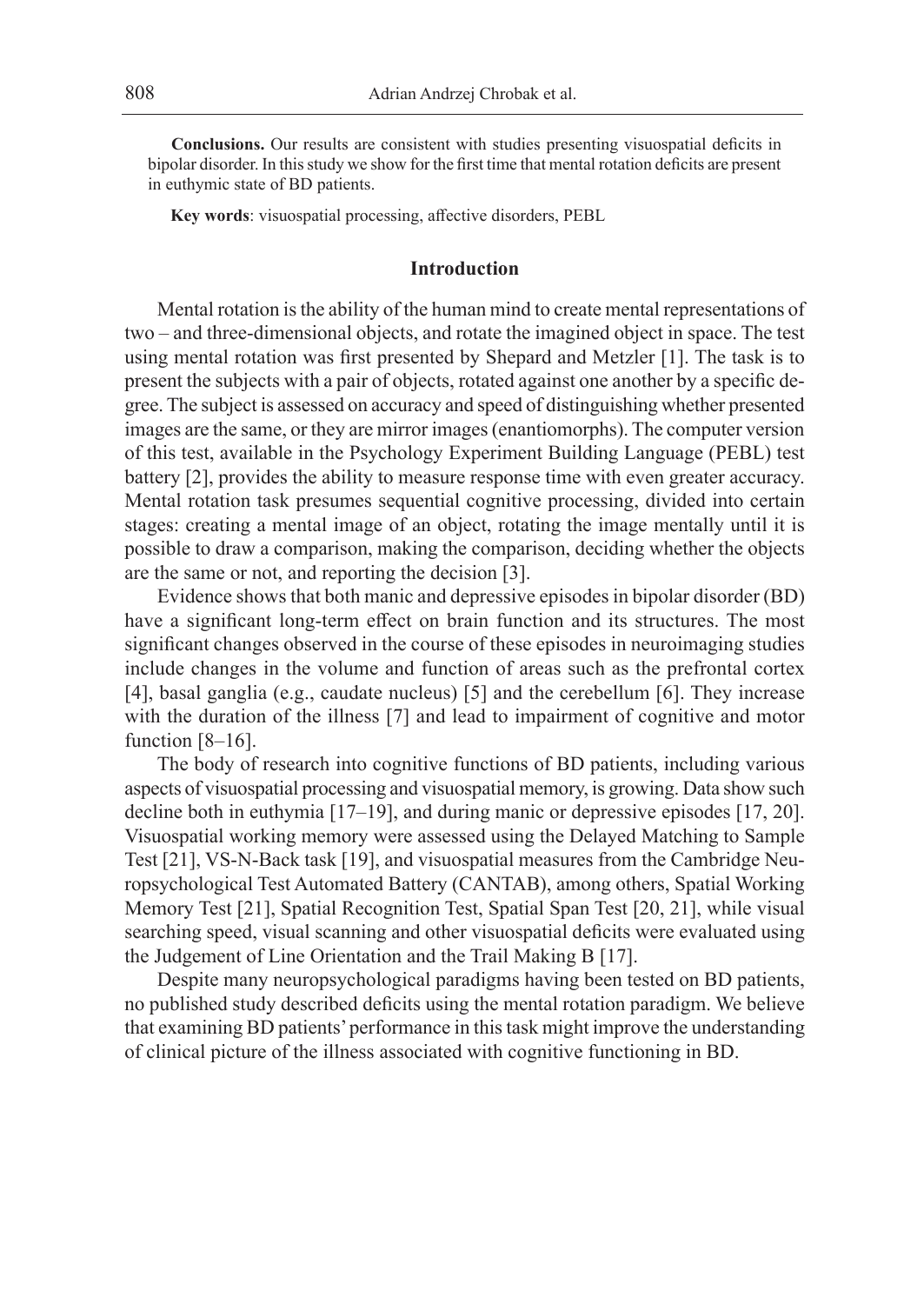## **Methodology**

## Participants

In this study we enrolled 31 patients meeting DSM-5 Criteria for BD [22–24] and 27 healthy volunteers. Among patients with BD, 16 people met criteria for type I and 17 for type II. The participants were all right-handed, as measured by the Neurological Evaluation Scale (NES) [14, 25]. All patients were recruited from the Department of Adult Psychiatry of the University Hospital in Krakow.

Both outpatients and those admitted to the hospital, were in the state of symptomatic remission. Patients from the hospital were examined one day before their discharge. Inclusion criteria were as follows: euthymia (defined as <11 points in the Montgomery-Åsberg Depression Rating Scale – MADRS [26] and <5 points in the Young Rating Scale for Mania – YMRS [27]) and therapy with dibenzoxazepine antipsychotic drugs (olanzapine, clozapine, quetiapine). Patients treated with mood stabilizers – lamotrigine or valproic acid – were also included in the study. Those medications provide a comparable profile of potential neurological side effects and thus the group was relatively homogenous in terms of pharmacotherapy. Exclusion criteria were as follows: a history of alcohol or drug abuse, severe, acute or chronic neurological and somatic diseases, severe personality disorders, and pharmacological treatment other than described above.

The control group comprised of mentally healthy volunteers, recruited via authors' social network. Interviewed by an experienced psychiatrist, they all reported a negative history of mental and neurological disorders thus meeting the inclusion criteria of the study. The patient and control groups were matched for age and years of education (Table 1).

| Group                                                                        | <b>BD</b>                      | Healthy controls  |  |  |  |
|------------------------------------------------------------------------------|--------------------------------|-------------------|--|--|--|
| Age (mean age $\pm$ SD) <sup>a</sup>                                         | $41.97 + 14.36$                | $38.93 \pm 21.69$ |  |  |  |
| Sex (men/women) <sup>b</sup>                                                 | 6/25                           | 13/14             |  |  |  |
| Years of education (mean $\pm$ SD) <sup>c</sup>                              | $15.71 \pm 2.16$               | $15.72 \pm 1.72$  |  |  |  |
| Duration of treatment (mean $\pm$ SD)                                        | $11.07 \pm 7.67$               |                   |  |  |  |
| Antipsychotic medication (number of patients, mg, mean daily doses $\pm$ SD) |                                |                   |  |  |  |
| Clozapine                                                                    | $n = 2250.00$ mg $\pm 70.71$   |                   |  |  |  |
| Olanzapine                                                                   | $n = 614.17$ mg $\pm 4.91$     |                   |  |  |  |
| Quetiapine                                                                   | $n = 17382.35$ mg $\pm 133.39$ |                   |  |  |  |
| Normothymic medication (number of patients, mg, mean daily doses $\pm$ SD)   |                                |                   |  |  |  |
| Valproic acid                                                                | $n = 5640.00$ mg $\pm 288.10$  |                   |  |  |  |
| Lamotrigine                                                                  | $n = 2$ 130.00 mg $\pm$ 42.43  |                   |  |  |  |

| Table 1. Sample characteristics |  |  |  |
|---------------------------------|--|--|--|
|---------------------------------|--|--|--|

 $a^{a}$  *T*-test = 0.64;  $p = 0.53$ ;  $b^{b}$  Chi-square test = 5.43;  $p = 0.02$ ;  $c^{c}$  *T*-test =  $-0.02$ ;  $p = 0.98$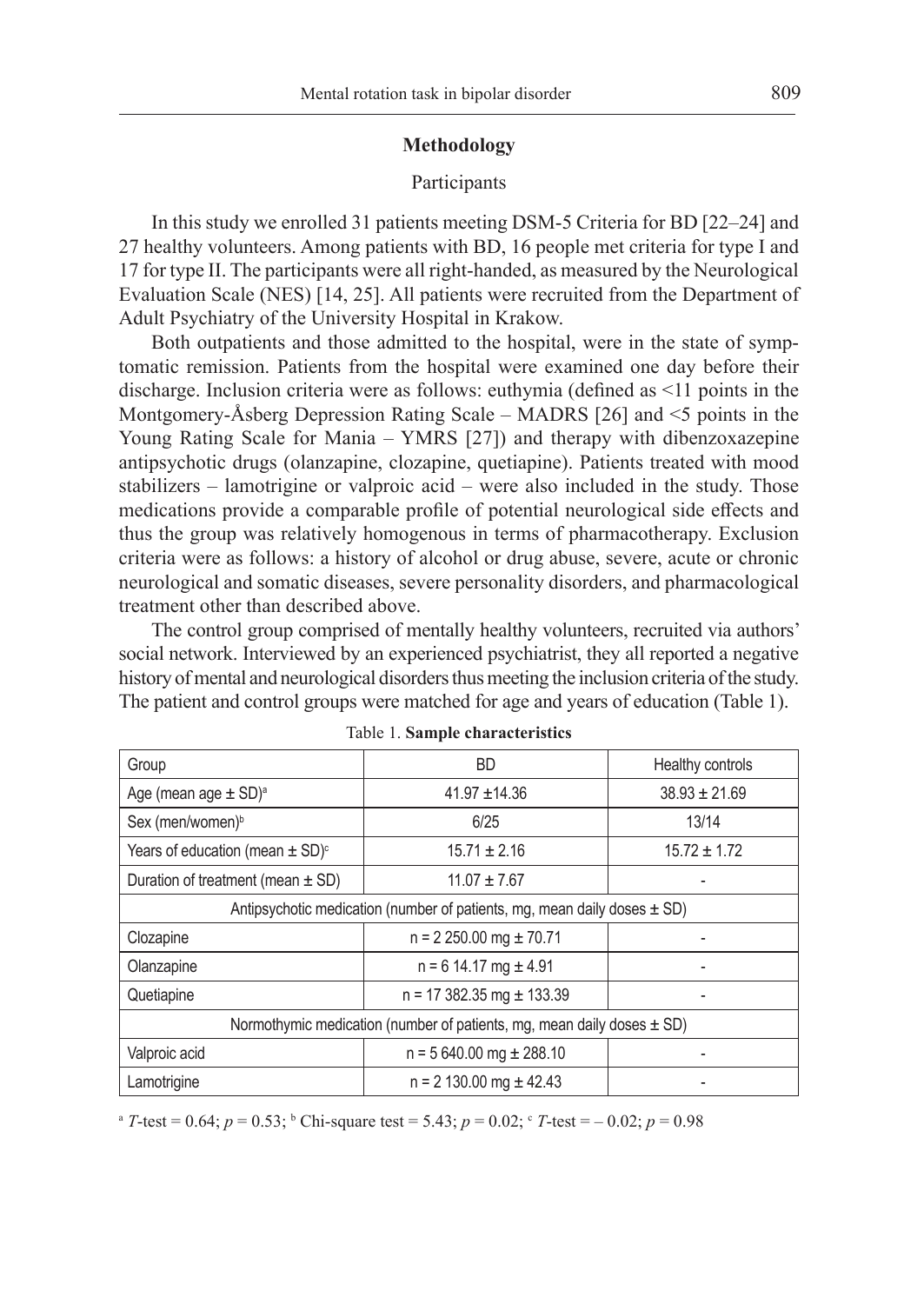All participants signed a written informed consent to participate in the study. All procedures performed in this study were in accordance with the ethical standards of the Jagiellonian University Bioethics Committee.

## Mental Rotation Task

The computer version of mental rotation task used in this study is available in a standard battery of tests in PEBL (Psychology Experiment Building Language) software [2]. The instruction was translated into Polish by the authors of the study, and subsequently an independent reverse translation was performed to assess its relevance. The test instruction was explained to the participants before the test began, according to the original version. During the test, subjects were presented with 64 stimuli, each consisting of a pair of two-dimensional shapes, rotated against one another by  $-135$ ,  $-90, -45, 0, 45, 90, 135,$  or 180 degrees. They were either the same shape, or mirror images. The task was to press the "S" button with their left index finger if the two shapes shown on the screen were same, but rotated against one another, and "D" with their right index button, when they were mirror images of each other (Figure 1).



Figure 1. **Mental rotation task**

## Data analysis

The study analyzed intergroup differences in accuracy and reaction time. The reaction time (RT) was calculated as the time from the appearance of the pair of shapes on the screen to the response by pressing either "S" or "D" button. Both RT and accuracy were compared separately for each angle. Because distribution of the obtained results was not normal, Mann-Whitney *U* test, was used.

The relationship between accuracy rate and average response time was assessed using Pearson correlation coefficient. Correlation coefficient was estimated both for the entire test score and scores for each condition, i.e., angles the presented shapes were rotated against one another.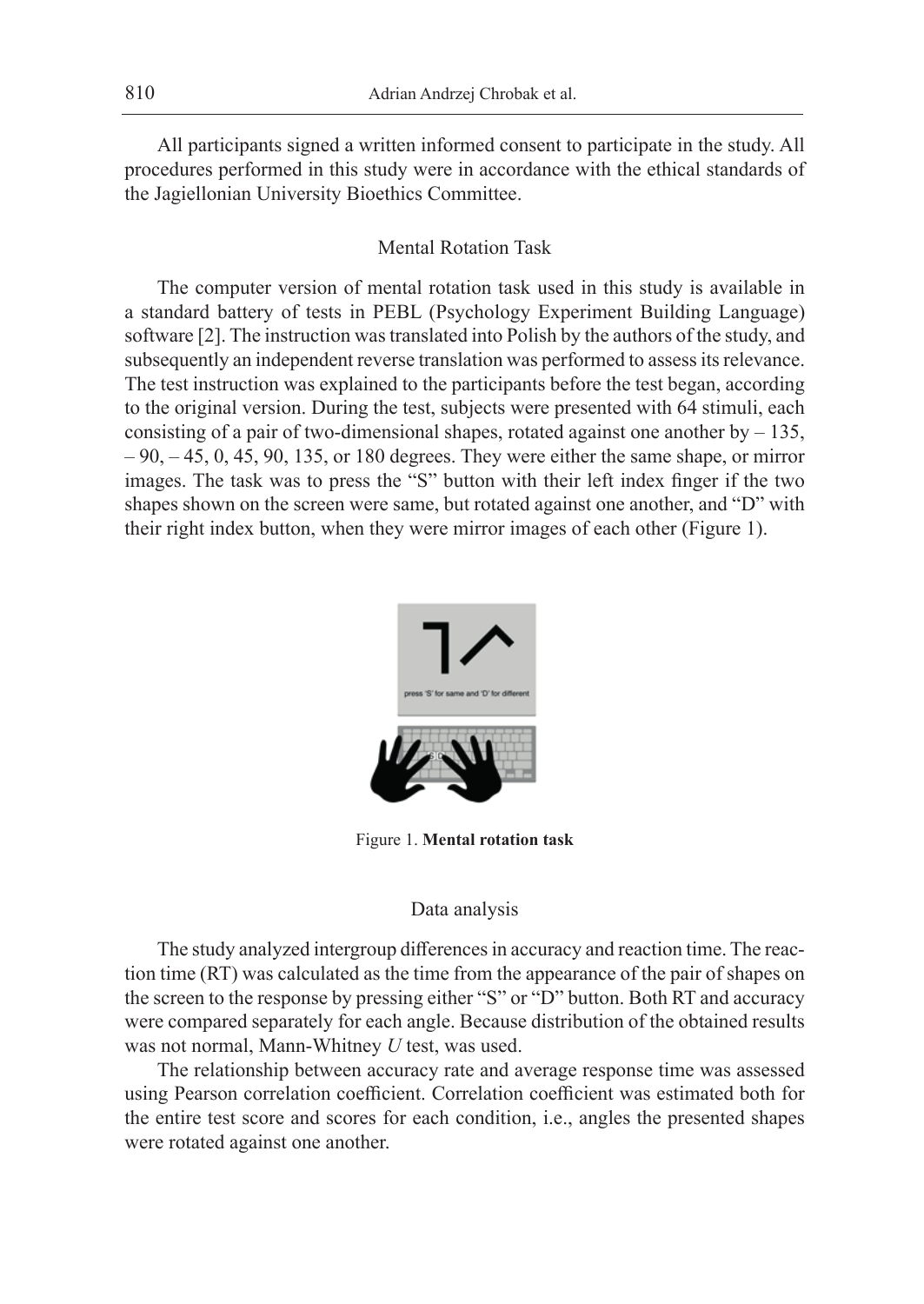### **Results**

Groups did not differ with respect to age and years of education and variances proved to be homogeneous for both groups. The accuracy rate of the entire test was significantly lower in the patient group than in control group  $(p < 0.001)$  (Table 2).

| Angle<br>of rotation | Accuracy (average number<br>of correct answers $\pm$ SD) |                     | Mann-Whitney | Mean reaction time (ms $\pm$ SD) |                     | Mann-Whitney |
|----------------------|----------------------------------------------------------|---------------------|--------------|----------------------------------|---------------------|--------------|
|                      | <b>BD</b>                                                | Healthy<br>controls | $U$ test     | <b>BD</b>                        | Healthy<br>controls | $U$ test     |
| $-135^\circ$         | $5.29 \pm 2.02$                                          | $6.67 \pm 1.27$     | $-2.44*$     | $6571 \pm 5974$                  | $4484 \pm 3224$     | 1.13         |
| $-90^\circ$          | $5.32 \pm 1.56$                                          | $6.93 \pm 1.30$     | $-4.13***$   | $7535 \pm 10079$                 | $3969 \pm 3749$     | $3.02**$     |
| $-45^{\circ}$        | $5.13 \pm 1.94$                                          | $7.07 \pm 1.07$     | $-3.87***$   | $6359 \pm 8523$                  | $3664 \pm 4735$     | $2.20*$      |
| $0^{\circ}$          | $5.64 \pm 1.87$                                          | $7.07 \pm 1.10$     | $-3.14***$   | $9039 \pm 24107$                 | $3036 \pm 1589$     | $1.98*$      |
| $45^{\circ}$         | $5.81 \pm 1.60$                                          | $7.26 \pm 1.20$     | $-3.67***$   | $5913 \pm 5785$                  | $3048 \pm 1582$     | $2.49*$      |
| $90^\circ$           | $5.42 \pm 1.84$                                          | $7.07 \pm 1.00$     | $-3.32***$   | $6376 \pm 5666$                  | $4102 \pm 3262$     | $2.17*$      |
| $135^\circ$          | $5.42 \pm 1.59$                                          | $6.52 \pm 1.78$     | $-2.78**$    | $6886 \pm 7022$                  | $5168 \pm 8188$     | 1.90         |
| $180^\circ$          | $4.90 \pm 1.74$                                          | $6.11 \pm 1.19$     | $-2.67**$    | $7296 \pm 8207$                  | $4239 \pm 2608$     | 1.23         |

|  |  | Table 2. Results |  |
|--|--|------------------|--|
|--|--|------------------|--|

\* *p* < 0.05; \*\* *p* < 0.01; \*\*\* *p* < 0.001

The recorded reaction times were significantly higher in the patient group when images were rotated by  $-90$  ( $p < 0.01$ ),  $-45$ , 45, 90 degrees, or not rotated at all  $(p < 0.05)$ . When the shapes were rotated against one another by  $-135$ , 135 or 180 degrees, there were no significant differences between groups. The correlation between the average response time and the accuracy rate proved to be insignificant, taking into account both the entire test score and scores for each condition (angle of rotation).

### **Discussion**

Our study is the first one to use Mental Rotation task in evaluating BD patients. Our results are consistent with other studies presenting visuospatial deficits in this disorder. Pan et al. [19] found that in patients in remission the efficiency of processes using visual-spatial working memory deteriorated significantly faster with increased load than in healthy controls. Lower results in euthymic patients have also been demonstrated in the Corsi Block Test (CBT), the Visual Patterns Test (VPT), and other task based on performance of visual working memory [28]. These studies also confirmed the deficits in executive functions in BD [28].

In mental rotation task used in this study, the characteristic distribution of reaction time was observed – its significant increase occurred in the conditions of 0 to 90 degrees. For larger angles of rotation, the response time of patients and healthy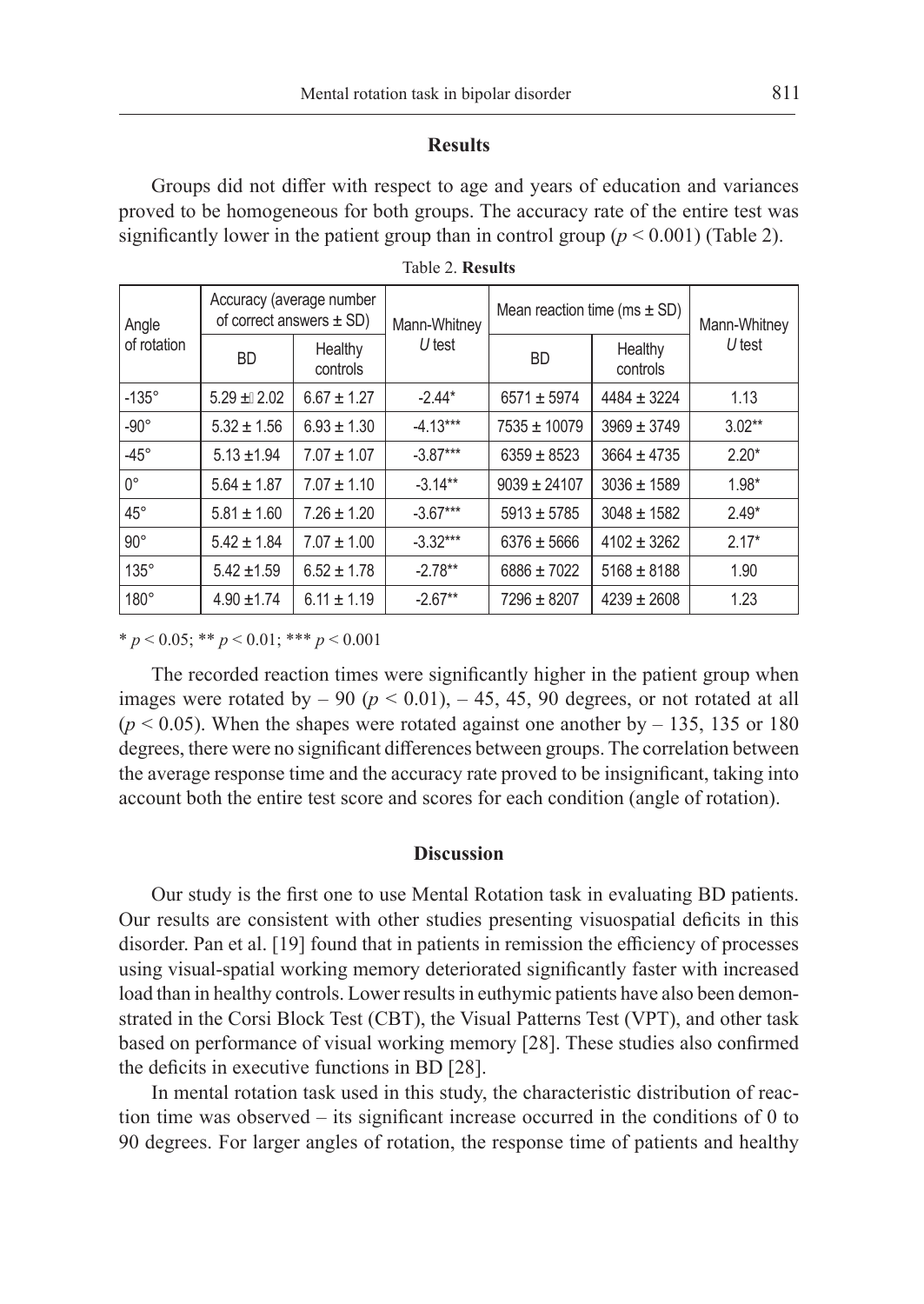individuals appeared to be equal. There are at least two possible causes of these differences. It can be hypothesized that smaller angle of rotation requires shorter spatial processing than larger angles, but requires full efficiency since the initiation of the processing. If initiation of cognitive processing is impaired, it gives rise to significant time differences between persons with BD and healthy individuals right at the very beginning of the task. However, this assumption does not explain the fact that reaction times even out between group in rotation angles greater than 90 degrees. It can be suggested that when there is less pronounced difference between stimuli – in this case smaller angles of rotation – their differentiation requires longer analysis in the case of people with BD.

It is suspected that mental rotation impairment present in BD may be due to disturbances on neuronal level. In healthy subjects performing mental rotation task, functional Magnetic Resonance Imaging studies (fMRI) show diffuse activity in parietal lobe [29], especially superior parietal cortex, centered in the intraparietal sulcus and extending to the transverse occipital sulcus [30] – areas responsible for creating mental spatial maps, which code intended actions targets' location. There is also activation of precentral gyrus bilaterally [29], especially in supplementary motor area – activation is due to mental simulation of the object manipulation [31], and therefore inherent to performing the task, and not due to necessity of performing a motor action of pressing a button in response to the stimulus. Similar role is ascribed to the inferior frontal cortex [32], that is motor simulation occurring during the task. Parietal cortex, but also basal ganglia (especially caudate nucleus) were activated during mental rotation task in a PET imaging study [33]. Deficits in mental rotation have been also described after damage to right basal ganglia [34]. A recent study using continuous Theta Burst Stimulation to downregulate the cerebellar hemisphere activity found increased reaction times in versions of Mental Rotation task, when the procedure was performed on left cerebellar hemisphere [35]. This suggests cerebellar involvement in the task.

Neuroimaging studies show various structural and functional changes in the above-mentioned regions in BD patients – especially in the prefrontal region [36, 37], as well as parietal region [38] and limbic subcortical structures [39]. In the basal ganglia – particularly in the caudate nucleus – studies show decreased metabolism [40] or increased blood flow [41]. Caudate nucleus has also been found to be enlarged in volume-based morphometry study of BD patients [5]. Differences in activity in supplementary motor area (SMA) in BD patients have been described in the literature, and they consist of increased activation during manic periods, and hypoactivation in depressive episode during the performed task [42]. Also cerebellar structural and functional abnormalities has been shown in BD patients [43]. It should be borne in mind that the limitation of many of those studies was the recruitment of patients during manic or depressive episodes.

Of the cognitive and executive dysfunctions, an aspect to consider are decreased attention and psychomotor speed in BD patients [44]. This decrease of psychomotor speed might affect reaction times in mental rotation task. It should not, however, be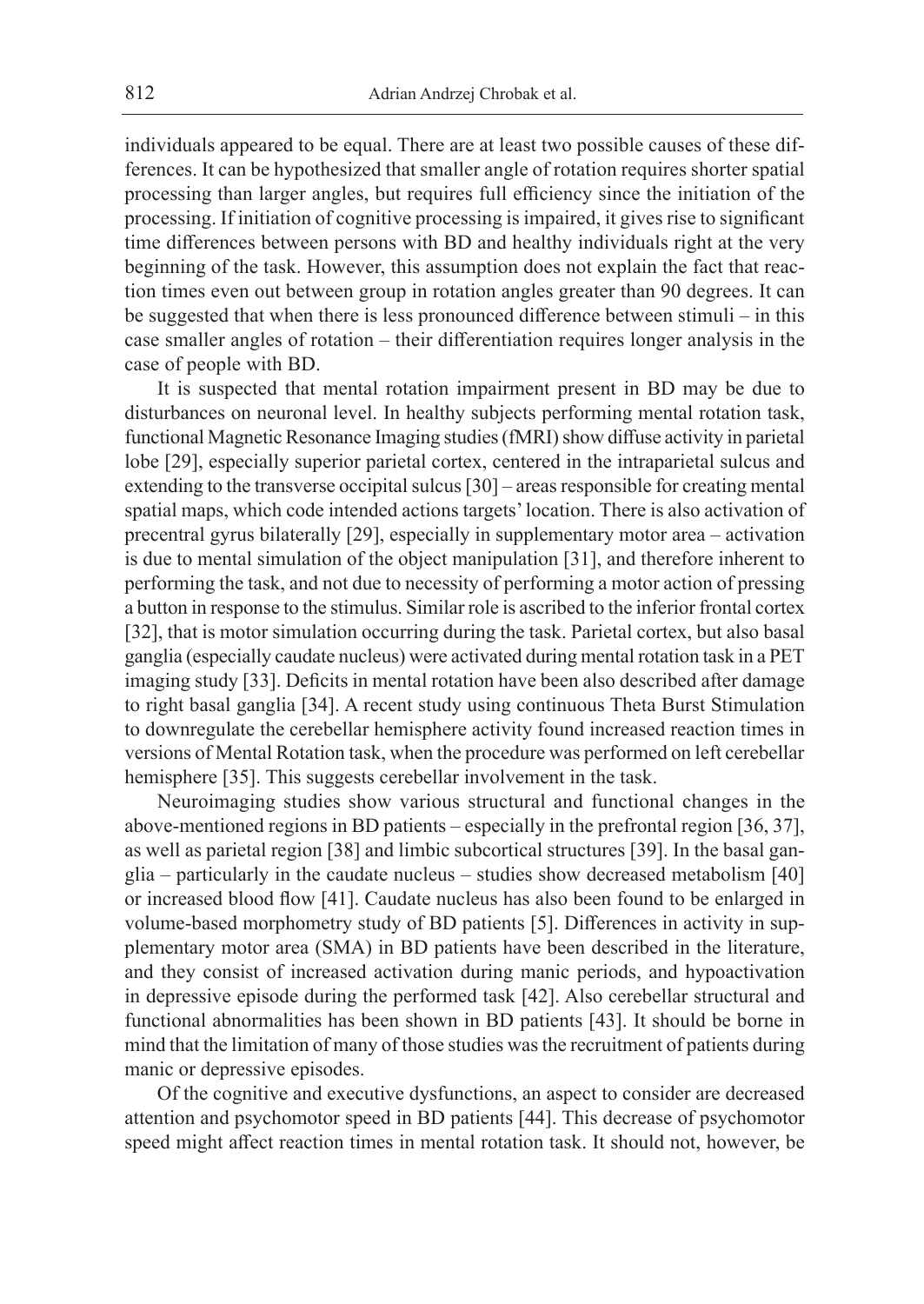a factor in the accuracy rate, the decrease of which was observed in our study. It also does not explain the presence of differences in reaction time for rotation conditions of 0 to 90 degrees and absence of these differences for rotation conditions of 135 degrees and more.

Another factor that could potentially affect the results of cognitive assessment in BD is impulsiveness. Powers et al. [45] studied the influence of impulsivity in BD patients on cognitive functions. Inverse correlation between the performance in various cognitive tests (cognitive flexibility, verbal fluency, visual scanning, graphomotor speed) and impulsivity was found in DB patients with no history of substance abuse. However, this study did not evaluate visuospatial processing. To our best knowledge, no data, even in healthy subjects, is available to see how impulsivity relates to visuospatial processing, or to Mental Rotation Task in particular. In our study, lack of correlation between average response time and the accuracy rate suggests that patients' worse result was not due to the so-called trade-off between speed and correctness, that is patients' reaction time pattern did not influence the accuracy rate.

It is extremely difficult to assess the effect of pharmacotherapy on task performance. Patients were undergoing pharmacotherapy using only atypical antipsychotics, such as quetiapine, clozapine or olanzapine and mood stabilizers – lamotrigine, or valproic acid. The effects of atypical antipsychotics were studied predominantly in schizophrenia patients, and not BD, and this is mostly the literature on which we base the assumptions about their potential interference with the testing protocol. It is known that atypical antipsychotics cause fewer extrapyramidal side-effects [46], and as such are less likely to influence the results of the tested paradigm. It has been shown in certain neurocognitive studies, that atypical neuroleptics do not affect the participants' performance of the Serial Reaction Time Task [47] and Saccadic Adaptation [48], while the decremental effect was present in the case of classical neuroleptics. However, in a study conducted by Mazhari and Moghadas Tabrizi [49], using Mental Rotation Task in patients with schizophrenia, there was no difference found between groups receiving atypical and typical antipsychotics.

The issue of the effect of pharmacological treatment on cognitive function in BD was addressed by Sweeney et al. [21], who did not find correlation between different classes of antipsychotics and performance in CATNAB test battery. Pavuluri et al. [17] compared medicated euthymic and unmedicated manic patients' cognitive functions, finding no effect of medication on participants' performance. Atagun et al. [50] investigated the effect of lithium and valproate on motor and sensory performance in BD. He found decreased tapping speed associated with valproic acid – an effect which might affect the reaction times in the case of mental rotation task, but not the accuracy rate.

The most significant limitations of this research are: low number of subjects in groups, lack of equinumerous groups in terms of gender, and applied therapy (atypical antypsychotic medication and mood stabilizers). Moreover, to assess the actual deficit of the visuospatial processing, we should examine the drug naive patients, what is im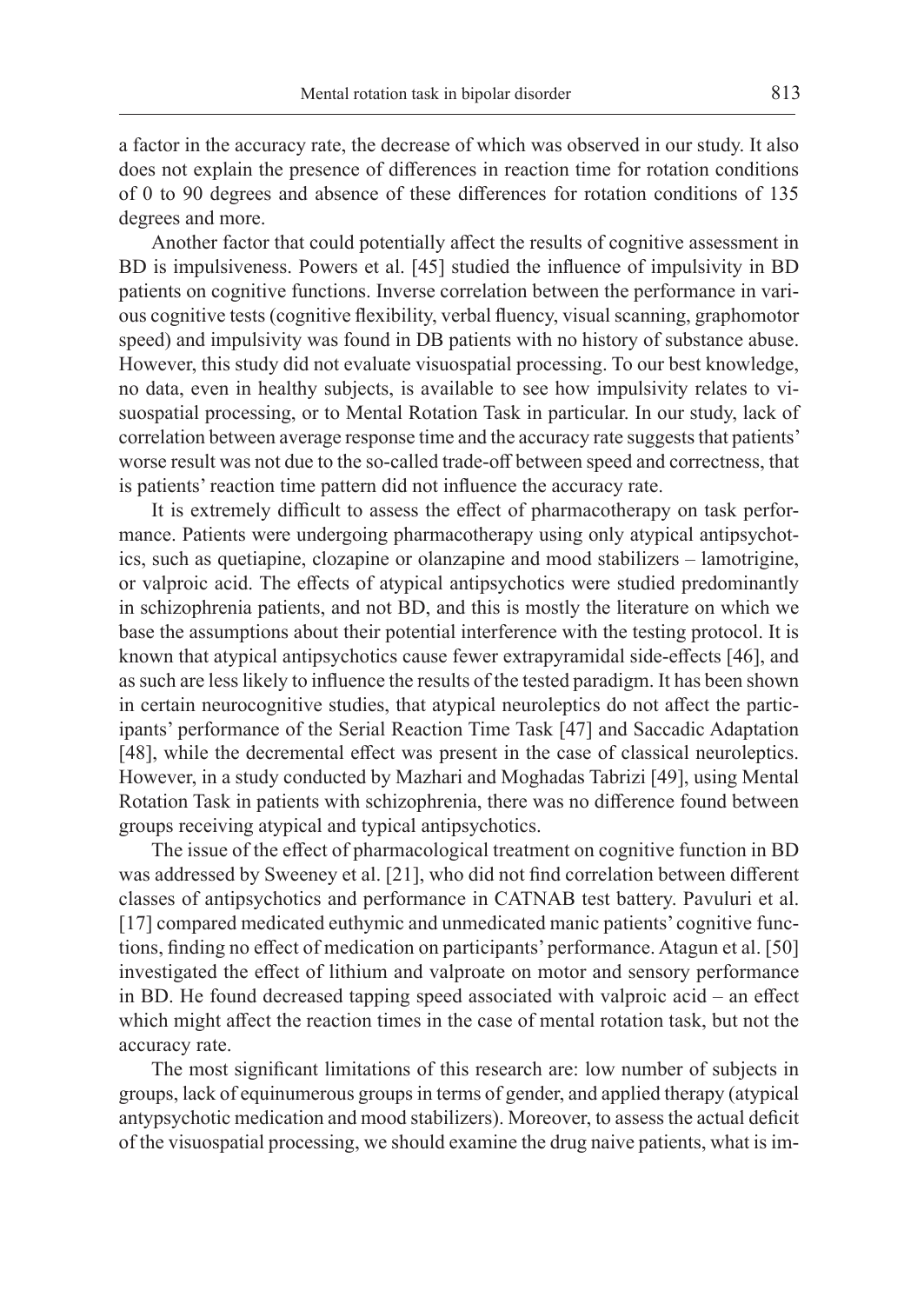possible and ethically questionable in present circumstances. However, as mentioned before, most research prove no impact of atypical antipsychotics or mood stabilizers on visuospatial processing.

## **Conclusions**

Our study is the first one describing mental rotation deficits in patients with BD in euthymia. Our study adds to the growing body of evidence of cognitive impairments persisting in BD patients even in euthymia.

*Conflict of interests – none to declare. Authors' contributions – all authors contributed equally to the paper.*

## **References**

- 1. Shepard RN, Metzler J. *Mental Rotation of Three-Dimensional Objects*. Science. 1971; 171(3972): 701–703.
- 2. Mueller ST, Piper BJ. *The Psychology Experiment Building Language (PEBL) and PEBL Test Battery*. J. Neurosci. Methods. 2014; 222: 250–259.
- 3. Johnson AM. *The speed of mental rotation as a function of problem-solving strategies*. Percept. Mot. Skills. 1990; 71(3 Pt 1): 803–806.
- 4. Arnone D, Cavanagh J, Gerber D, Lawrie SM, Ebmeier KP, McIntosh AM. *Magnetic resonance imaging studies in bipolar disorder and schizophrenia: Meta-analysis*. Br. J. Psychiatry. 2009; 195(3): 194–201.
- 5. Ong D, Walterfang M, Malhi GS, Styner M, Velakoulis D, Pantelis C. *Size and shape of the caudate nucleus in individuals with bipolar affective disorder*. Aust. N Z J Psychiatry. 2012; 46(4): 340–351.
- 6. Chrobak AA, Siuda K, Tereszko A, Siwek M, Dudek D. *Psychiatric disorders and the cerebellarstructure and functions – An overview of the latest research*. Psychiatria. 2014; 11(1): 15–22.
- 7. Rodrigues AA, Rosa AR, Kunz M, Ascoli B, Kapczinski F. *Bipolar disorder: Staging and neuroprogression*. Psychiatr. Pol. 2014; 48(2): 231–243.
- 8. Goswami U, Sharma A, Khastigir U, Ferrier IN, Young AH, Gallagher P et al. *Neuropsychological dysfunction, soft neurological signs and social disability in euthymic patients with bipolar disorder*. Br. J. Psychiatry. 2006; 188: 366–373.
- 9. Chrobak AA, Siuda-Krzywicka K, Siwek GP, Arciszewska A, Siwek M, Starowicz-Filip A et al. *Implicit motor learning in bipolar disorder*. J. Affect. Disord. 2015; 174: 250–256.
- 10. Permoda-Osip A, Kisielewski J, Dorszewska J, Rybakowski J. *Homocysteine and cognitive functions in bipolar depression*. Psychiatr. Pol. 2014; 48(6): 1117–1126.
- 11. Borowiecka-Karpiuk J, Dudek D, Siwek M, Jaeschke R. *Spousal burden in partners of patients with major depressive disorder and bipolar disorder*. Psychiatr. Pol. 2014; 48(4): 773–787.
- 12. Epa R, Czyżowska N, Dudek D, Siwek M, Gierowski JK. *Profile of moral reasoning in persons with bipolar affective disorder*. Psychiatr. Pol. 2014; 48(3): 489–502.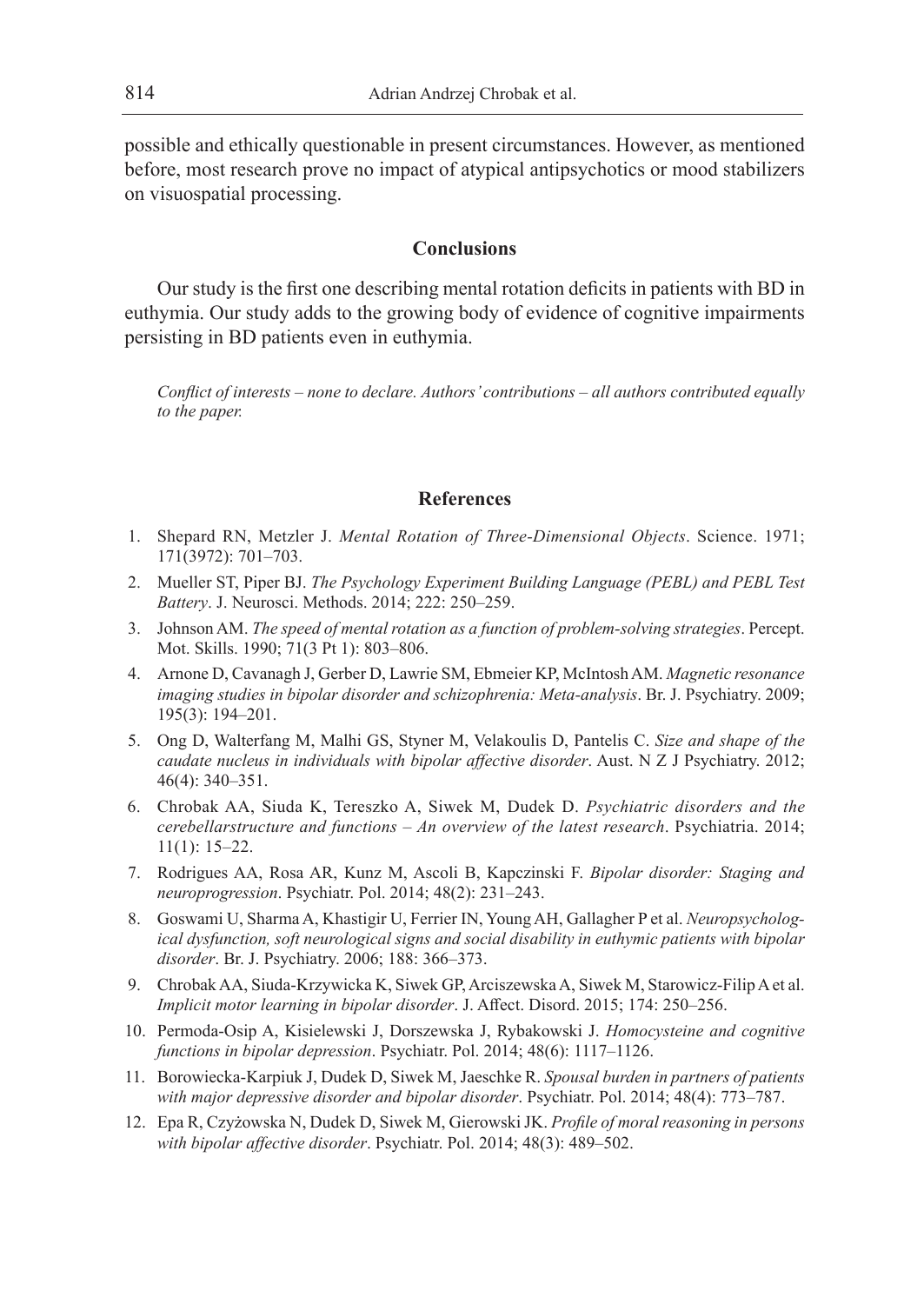- 13. Bodnar A, Andrzejewska M, Rybakowski J. *Disturbances of social cognition in schizophrenia and bipolar disorder – similarities and differences*. Psychiatr. Pol. 2014; 48(3): 515–526.
- 14. Chrobak A, Siuda K, Biela M, Arciszewska A, Siwek M, Pilecki MW et al. *Convergence insufficiency with unilateral exophoria at near in schizophrenia and bipolar disorder – a preliminary study*. Psychiatr. Pol. 2014; 48(6): 1143–1154.
- 15. Chrobak AA, Siuda-Krzywicka K, Siwek GP, Tereszko A, Janeczko W, Starowicz-Filip A et al. *Disrupted implicit motor sequence learning in schizophrenia and bipolar disorder revealed with ambidextrous Serial Reaction Time Task*. Prog. Neuro-Psychopharmacology Biol. Psychiatry. 2017; 79(Pt B): 169–175.
- 16. Chrobak AA, Siwek GP, Siuda-Krzywicka K, Arciszewska A, Starowicz-Filip A, Siwek M et al. *Neurological and cerebellar soft signs do not discriminate schizophrenia from bipolar disorder patients*. Prog. Neuro-Psychopharmacology Biol. Psychiatry. 2016; 64: 96–101.
- 17. Pavuluri MN, Schenkel LS, Aryal S, Harral EM, Hill SK, Herbener ES et al. *Neurocognitive function in unmedicated manic and medicated euthymic pediatric bipolar patients*. Am. J. Psychiatry. 2006; 163(2): 286–293.
- 18. El-Badri SM, Ashton CH, Moore PB, Marsh VR, Ferrier IN. *Electrophysiological and cognitive function in young euthymic patients with bipolar affective disorder*. Bipolar Disord. 2001; 3(2): 79–87.
- 19. Pan YJ, Hsieh MH, Liu SK. *Visuospatial working memory deficits in remitted patients with bipolar disorder: Susceptibility to the effects of GABAergic agonists*. Bipolar Disord. 2011; 13(4): 365–376.
- 20. Gallagher P, Gray JM, Watson S, Young AH, Ferrier IN. *Neurocognitive functioning in bipolar depression: A component structure analysis*. Psychol. Med. 2014; 44(5): 961–974.
- 21. Sweeney JA, Kmiec JA, Kupfer DJ. *Neuropsychologic impairments in bipolar and unipolar mood disorders on the CANTAB neurocognitive battery*. Biol. Psychiatry. 2000; 48(7): 674–684.
- 22. American Psychiatric Association. *Diagnostic and statistical manual of mental disorders*, 5th ed. American Journal of Psychiatry. 2013.
- 23. Łojko D, Suwalska A, Rybakowski J. *Bipolar and related disorders and depressive disorders in DSM-5*. Psychiatr. Pol. 2014; 48(2): 245–260.
- 24. Angst J, Ajdac V, Wulf R. *Classification of mood disorders*. Psychiatr. Pol. 2015; 49(4): 663–671.
- 25. Buchanan RW, Heinrichs DW. *The Neurological Evaluation Scale (NES): A structured instrument for the assessment of neurological signs in schizophrenia*. Psychiatry Res. 1989; 27(3): 335–350.
- 26. McDowell I. *Measuring health: A guide to rating scales and questionnaires*. Oxford: Oxford University Press; 2006.
- 27. Young RC, Biggs JT, Ziegler VE, Meyer DA. *A rating scale for mania: Reliability, validity and sensitivity*. Br. J. Psychiatry. 1979; 133(11): 429–435.
- 28. Thompson JM, Hamilton CJ, Gray JM, Quinn JG, Mackin P, Young AH et al. *Executive and visuospatial sketchpad resources in euthymic bipolar disorder: Implications for visuospatial working memory architecture*. Memory. 2006; 14(4): 437–451.
- 29. Cohen MS, Kosslyn SM, Breiter HC, DiGirolamo GJ, Thompson WL, Anderson AK et al. *Changes in cortical activity during mental rotation A mapping study using functional MRI*. Brain. 1996; 119(1): 89–100.
- 30. Zacks JM. *Neuroimaging studies of mental rotation: A meta-analysis and review*. J. Cogn. Neurosci. 2008; 20(1): 1–19.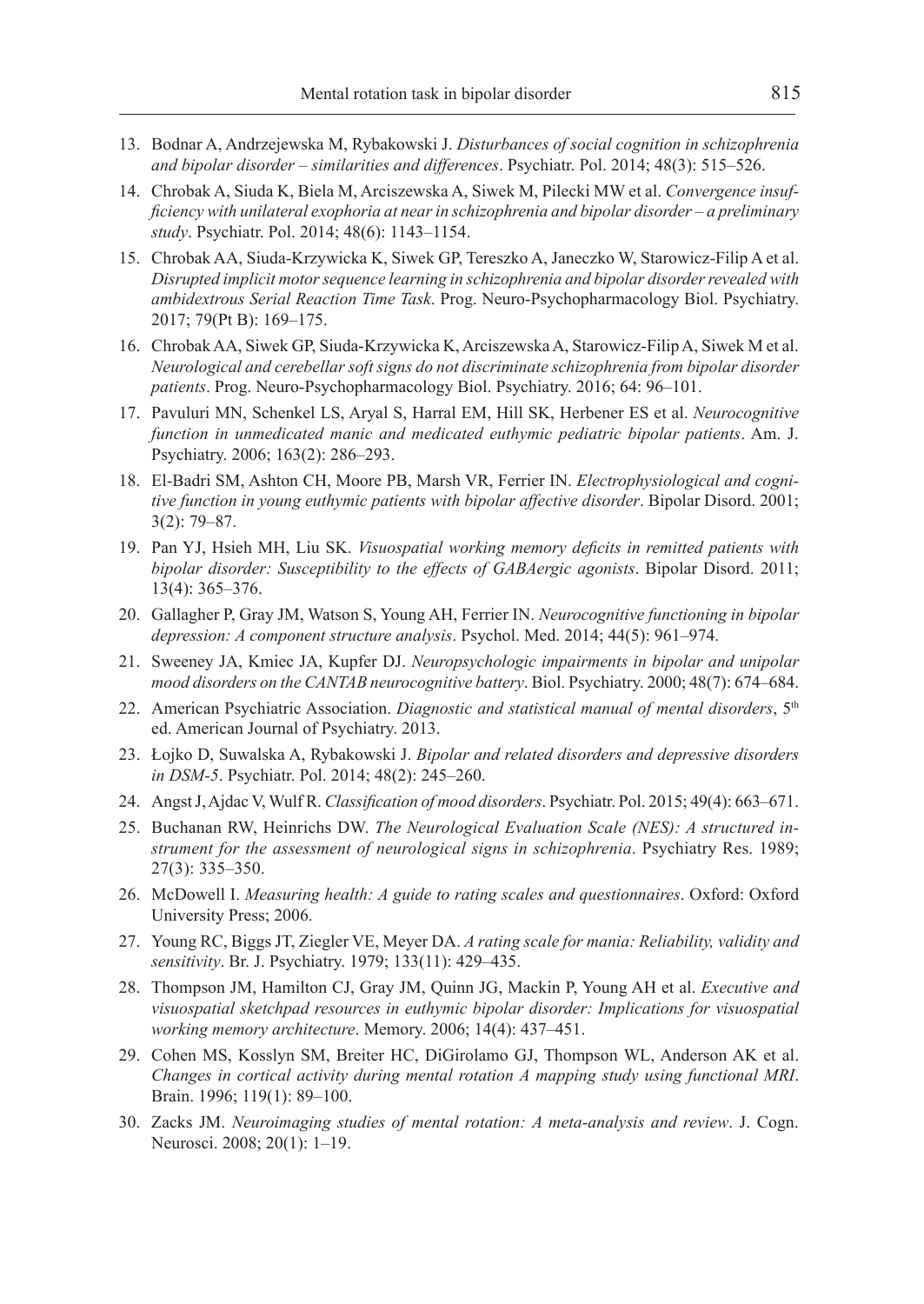- 31. Michelon P, Vettel JM, Zacks JM. *Lateral somatotopic organization during imagined and prepared movements*. J. Neurophysiol. 2006; 95(2): 811–822.
- 32. Kosslyn SM, Thompson WL, Wraga M, Alpert NM. *Imagining rotation by endogenous versus exogenous forces: Distinct neural mechanisms*. Neuroreport. 2001; 12(11): 2519–2525.
- 33. Alivisatos B, Petrides M. *Functional activation of the human brain during mental rotation*. Neuropsychologia. 1997; 35(2): 111–118.
- 34. Harris IM, Harris JA, Caine D. *Mental-rotation deficits following damage to the right basal ganglia*. Neuropsychology. 2002; 16(4): 524–537.
- 35. Picazio S, Oliveri M, Koch G, Caltagirone C, Petrosini L. *Cerebellar Contribution to Mental Rotation: A cTBS Study*. Cerebellum. 2013; 12(6): 856–861.
- 36. Brambilla P, Harenski K, Nicoletti M, Mallinger AG, Frank E, Kupfer DJ et al. *Differential effects of age on brain gray matter in bipolar patients and healthy individuals*. Neuropsychobiology. 2001; 43(4): 242–247.
- 37. López-Larson MP, DelBello MP, Zimmerman ME, Schwiers ML, Strakowski SM. *Regional prefrontal gray and white matter abnormalities in bipolar disorder*. Biol. Psychiatry. 2002; 52(2): 93–100.
- 38. Liu C-H, Ma X, Li F, Wang Y-J, Tie C-L, Li S-F et al. *Regional homogeneity within the Default Mode Network in bipolar depression: A Resting-State Functional Magnetic Resonance Imaging Study*. Stamatakis EA. ed. PLoS One. 2012; 7(11): e48181.
- 39. Ketter TA, Kimbrell TA, George MS, Dunn RT, Speer AM, Benson BE et al. *Effects of mood and subtype on cerebral glucose metabolism in treatment-resistant bipolar disorder*. Biol. Psychiatry. 2001; 49(2): 97–109.
- 40. Baxter LR, Phelps ME, Mazziotta JC, Schwartz JM, Gerner RH, Selin CE et al. *Cerebral metabolic rates for glucose in mood disorders. Studies with positron emission tomography and fluorodeoxyglucose F 18*. Arch. Gen. Psychiatry. 1985; 42(5): 441–447.
- 41. Blumberg HP, Stern E, Martinez D, Ricketts S, De Asis J, White T et al. *Increased anterior cingulate and caudate activity in bipolar mania*. Biol. Psychiatry. 2000; 48(11): 1045–1052.
- 42. Caligiuri M, Brown G, Meloy M, Eyler L, Kindermann S. *A functional magnetic resonance imaging study of cortical asymmetry in bipolar disorder*. 2004; (9): 183–196.
- 43. Chrobak AA, Siuda K, Tereszko A, Siwek M, Dudek D. *Zaburzenia psychiczne a struktura i funkcje móżdżku – przegląd najnowszych badań*. Psychiatria. 2014; 11(1): 15–22.
- 44. Bora E, Yucel M, Pantelis C. *Cognitive endophenotypes of bipolar disorder: A meta-analysis of neuropsychological deficits in euthymic patients and their first-degree relatives*. J. Affect. Disord. 2009; 113(1–2): 1–20.
- 45. Powers RL, Russo M, Mahon K, Brand J, Braga RJ, Malhotra AK et al. *Impulsivity in bipolar disorder: Relationships with neurocognitive dysfunction and substance use history*. Bipolar Disord. 2013; 15(8): 876–884.
- 46. Geddes J, Freemantle N, Harrison P, Bebbington P. *Atypical antipsychotics in the treatment of schizophrenia: Systematic overview and meta-regression analysis*. BMJ. 2000; 321(7273): 1371–1376.
- 47. Stevens A, Schwarz J, Schwarz B, Ruf I, Kolter T, Czekalla J. *Implicit and explicit learning in schizophrenics treated with olanzapine and with classic neuroleptics*. Psychopharmacology (Berl). 2002; 160: 299–306.
- 48. Coesmans M, Röder CH, Smit AE, Koekkoek SKE, Zeeuw CI De, Frens MA et al. *Cerebellar motor learning deficits in medicated and medication-free men with recent-onset schizophrenia*. J. Psychiatry Neurosci. 2014; 39(1): 3–11.